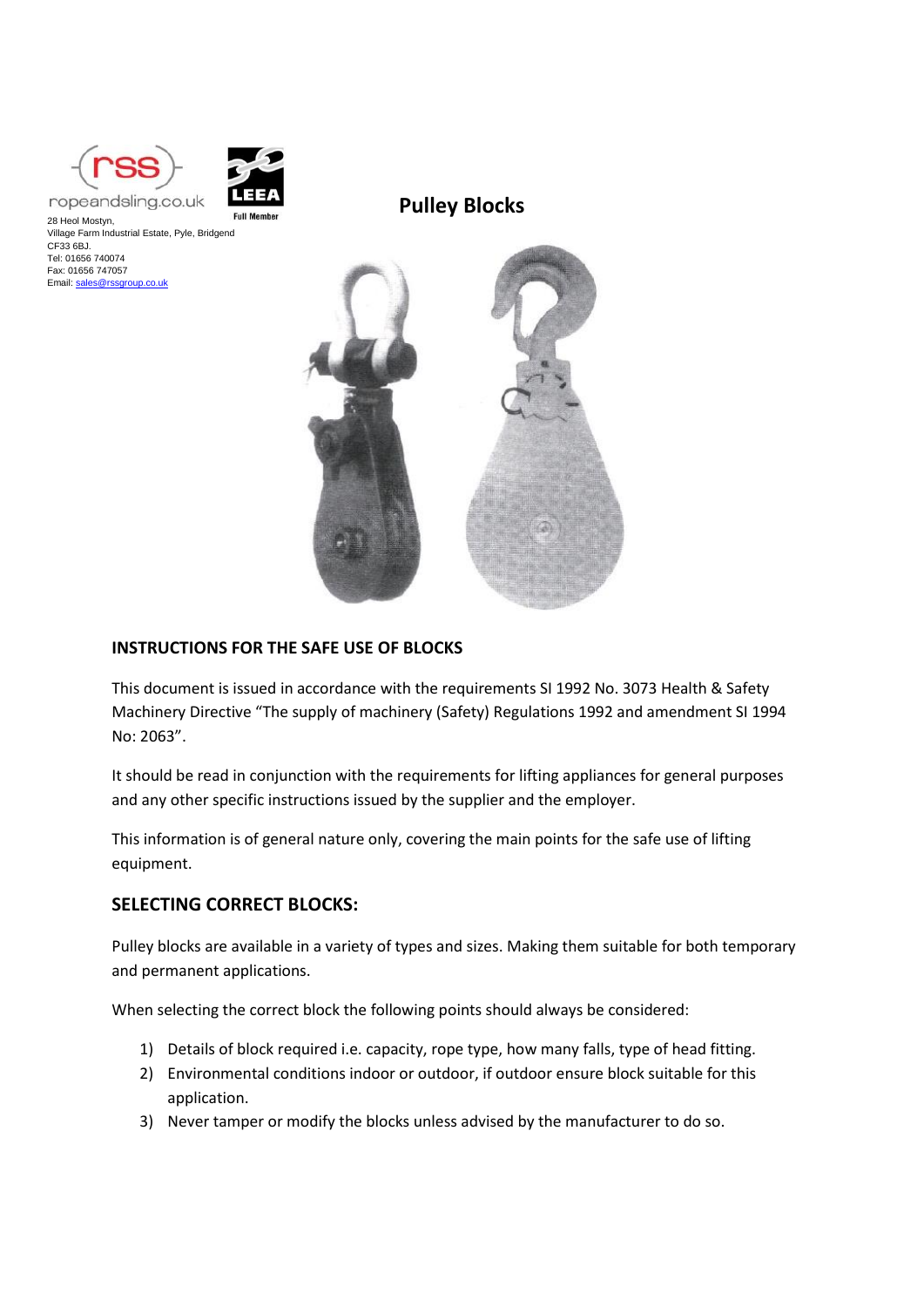# **OPERATIVE TRAINING:**

Lifting Equipment should only be used by operatives who have received training in their use and that of the associated equipment used when lifting.

## **INSTALLATION & COMMISSIONING:**

The installation of lifting equipment should be carried out in accordance with the supplier's instructions.

Paying attention to the following:

- 1) Prior to installation, inspect the equipment to ensure no damage has occurred in transit.
- 2) Ensure that the support structure is adequate for the loads that will be imposed (in the case of Pulley Blocks this will also include effort), including an allowance for dynamic loading, has been proof tested & marked with SWL. Additionally where this forms a part of, or is, attached to the building structure, ensure that the suitability of the building members for this purpose has been confirmed by a qualified person.
- 3) When suspending appliances by a hook ensure the support fits freely into the seat of the hook and does not exact any side thrust upon the point or latch.
- 4) Product welding can be hazardous and should not be implemented without first seeking instructions from the supplier / manufacturer.

## **SAFE USE OF LIFTING APPLIANCES:**

The basic objectives of any lifting operation are to move the load to the desired location and land it safely, efficiently and without damage to the load, plant etc. (In addition the following general points should be observed):

- 1) **NEVER** attempt any lifting operation unless you have been trained in the use of the equipment concerned.
- 2) **NEVER** attempt the lift lower/more than the marked SWL.
- 3) **NEVER** impose sudden or shock load.
- 4) **NEVER** leave suspended loads unattended, unless in an emergency then ensure that the area is cordoned off.
- 5) **NEVER** use chain or wire to sling the load.
- 6) **NEVER** lift on the point of the hook.
- 7) **NEVER** force manual equipment to operate, if an abnormally high effort is required this is an indication of a fault or too high a load, check the load and appliance.
- 8) **ENSURE** the load is directly in line with the appliance, DO NOT side load the equipment.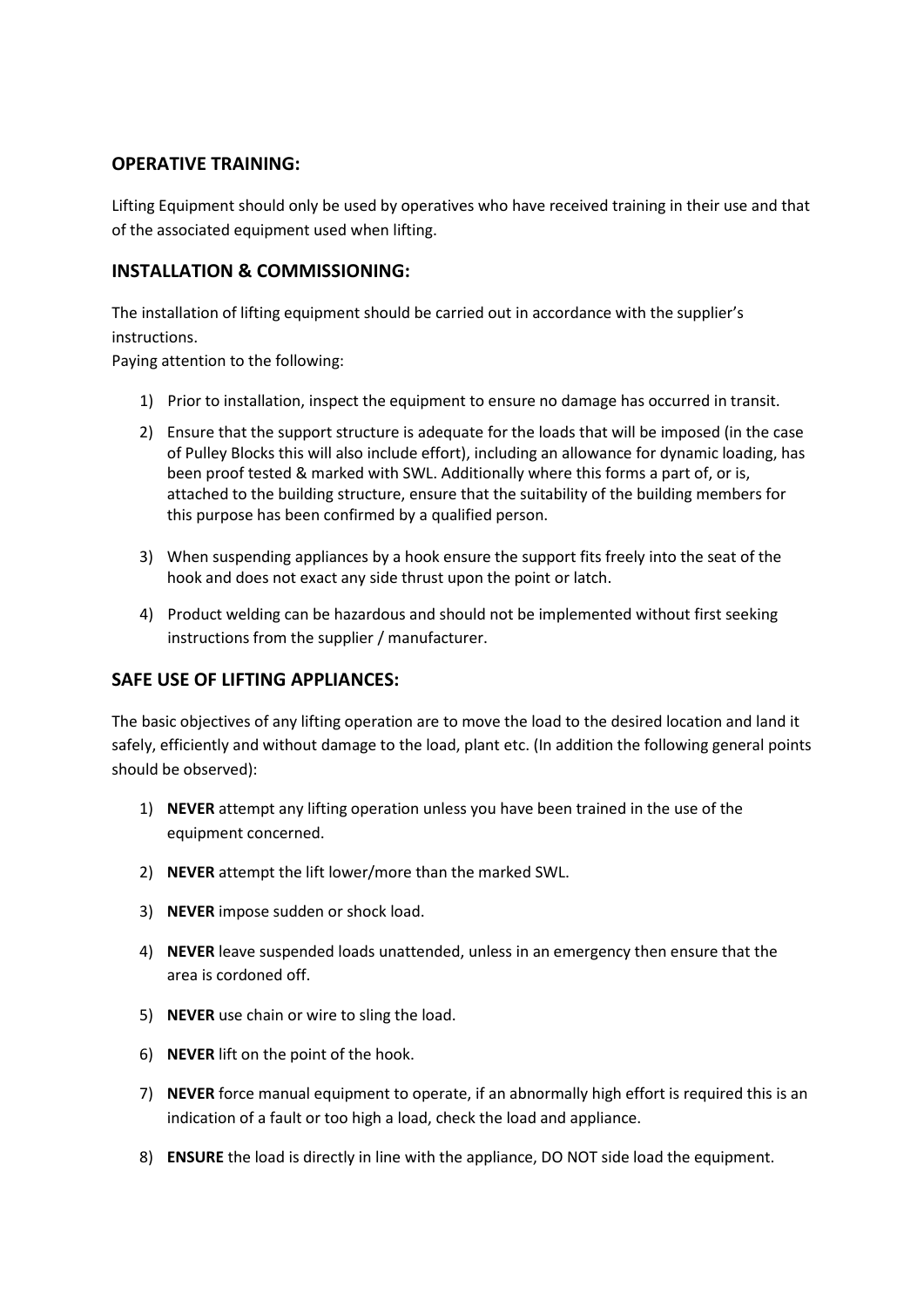- 9) **ALWAYS** keep clear of the load and DO NOT pass under or ride on the load, DO NOT lift persons unless designed to do so.
- 10) **ALWAYS** avoid swinging loads which can be caused by sudden movement or travel motion or undue effort in pushing the load.
- 11) **ALWAYS** keep fingers and toes clear to ensure they do not become trapped.

## **IN SERVICE INSPECTION AND MAINTENANCE:**

It is a Health & Safety requirement that lifting equipment is properly maintained at all times, this is an ongoing duty that falls on the user, and a planned routine maintenance programme will be necessary. Regular in-service inspections should be made by the responsible person to identify faults and damage that might result during service.

- 1) The maintenance programme must meet the requirements of the manufacture's maintenance instructions in addition to any special requirements due to the conditions of service.
- 2) The maintenance programme may be combined with that of other equipment used in association wit the appliance.
- 3) As a daily routine, the user should visually inspect the block and its associated equipment for obvious signs of damage and report these to the responsible person.
- 4) It is a further requirement that lifting equipment is thoroughly examined by a competent person at periodic intervals. It should be noted to the Employer any defects found during the thorough examination.
- 5) All lifting gear should be inspected at least every six months, after any repair, and always before taken into use.
- 6) When inspecting block tackle for wear check head fitting for deformation gouges, cuts and sharp edges, and any damage which may produce additional stress conditions. Check for excessive wear in pins, side plates, grooves, bushes or bearings. Check security of bolts, nuts and any other locking method, and ensure that during continuing usage cannot vibrate loose. If the defect is found the equipment MUST be withdrawn from service.